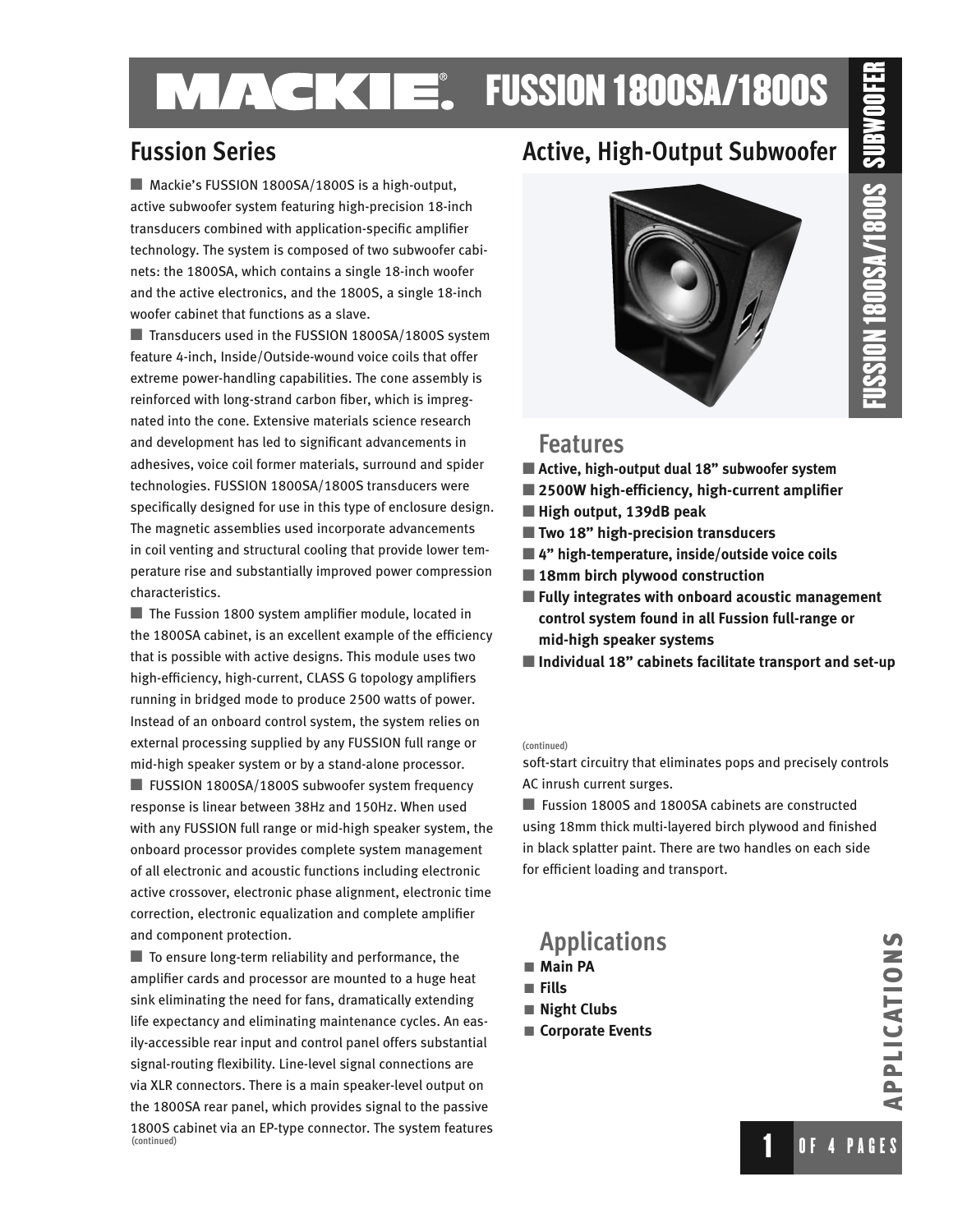# FUSSION 1800SA/1800S **Active, High Output Subwoofer**

# Specifications<br>
Specifications<br>
Excellentians<br>
Free, Romgen C-Millis, etm.). 1980: 1891-1600<br>
Free, Romgen C-Millis, etm.). 1980: 8D in Cysten)<br>
Read Rossimus Structure (1980)<br>
Read Rossimus Structure (1980)<br>
Read Rossimu **System Specifications: Freq. Range: 38Hz–160Hz Freq. Response (–3dB): 40Hz–150Hz Rated Maximum SPL (long term): 136dB @ 1m (system) Rated Maximum SPL (peak): 139dB @ 1m (system) Recommended Crossover Point: 85Hz Transducers Low Frequency: (2 each)** *Cone Diameter:* **18" (457mm) Voice Coil Diameter: 4" (100mm) Power Handling: 800 watts rms (long term)1 Amplifiers Low Frequency: Rated Output per AES standard @ low frequency driver impedance: 1250 watts Continuous Average Power 2500 watts peak Type: Class G High Efficiency, High Current Convection Extrusion Audio Input / Output**

| <b>AUGIO IMPUL / OULDUL</b>    |                                     |
|--------------------------------|-------------------------------------|
| Main Input:                    | 2 <sup>2</sup> (impedance) balanced |
| Speaker Level Output (1800SA): | <b>EP4</b> female                   |
| Speaker Level Input (1800S):   | EP4 male                            |
|                                |                                     |

| <b>Line Input Power</b>              |                                  |
|--------------------------------------|----------------------------------|
| US:                                  | 120VAC, 60 Hz                    |
| <b>Recommended Amperage Service:</b> | 12A                              |
| <b>AC Connector:</b>                 | 3-pin Twistlock 250VAC, 20A male |
| Europe:                              | 230VAC, 50 Hz                    |
| Recommended amperage service:        | 8Α                               |
| <b>AC Connector:</b>                 | 3-pin IEC 250VAC, 16A male       |
| <b>In-rush Current Protection:</b>   | Yes, transistor based            |

### **Safety Features**

**(PROVIDED BY FUSSION FULL RANGE OR MID-HIGH SPEAKER SYSTEMS ONLY, NO ONBOARD CONTROLS IN 1800SA): RMS limiting: Monitoring and limiting of continuous** 

| <b>KIND UNITED</b> | MONICULIUS ANG UNITEDIS OF CONTINUOUS<br><b>RMS output of amplifiers</b>                                                                                   |
|--------------------|------------------------------------------------------------------------------------------------------------------------------------------------------------|
| Thermal:           | Monitoring of thermal condition<br>of power supply and amplifiers.<br>High temperature condition engages input<br>stage shut down and auto reset function. |
|                    |                                                                                                                                                            |

| <u>Physical</u>   |                                                                     |  |
|-------------------|---------------------------------------------------------------------|--|
| Enclosure:        | Rectangular; 18mm multi-layered birch                               |  |
| Handles:          | 4 each aluminum/rubber grips                                        |  |
| Color:            | <b>Black, splatter paint</b>                                        |  |
| Grille:           | Custom perforated oval steel grille<br>with anticorrosive treatment |  |
| <b>Dimensions</b> |                                                                     |  |
| Height:           | 32.9" (836mm)                                                       |  |
| Width:            | 23.6" (600mm)                                                       |  |
| Depth:            | 23.6" (600mm)                                                       |  |

Footnote 1: Power handling for transducers is based on AES long term power testing standard conducted for 100 hours full power, free air.

**Net Weight: FUSSION 1800SA 145.2 lbs. (66 kg)**

 **FUSSION 1800S 105.6 lbs. (48 kg)**



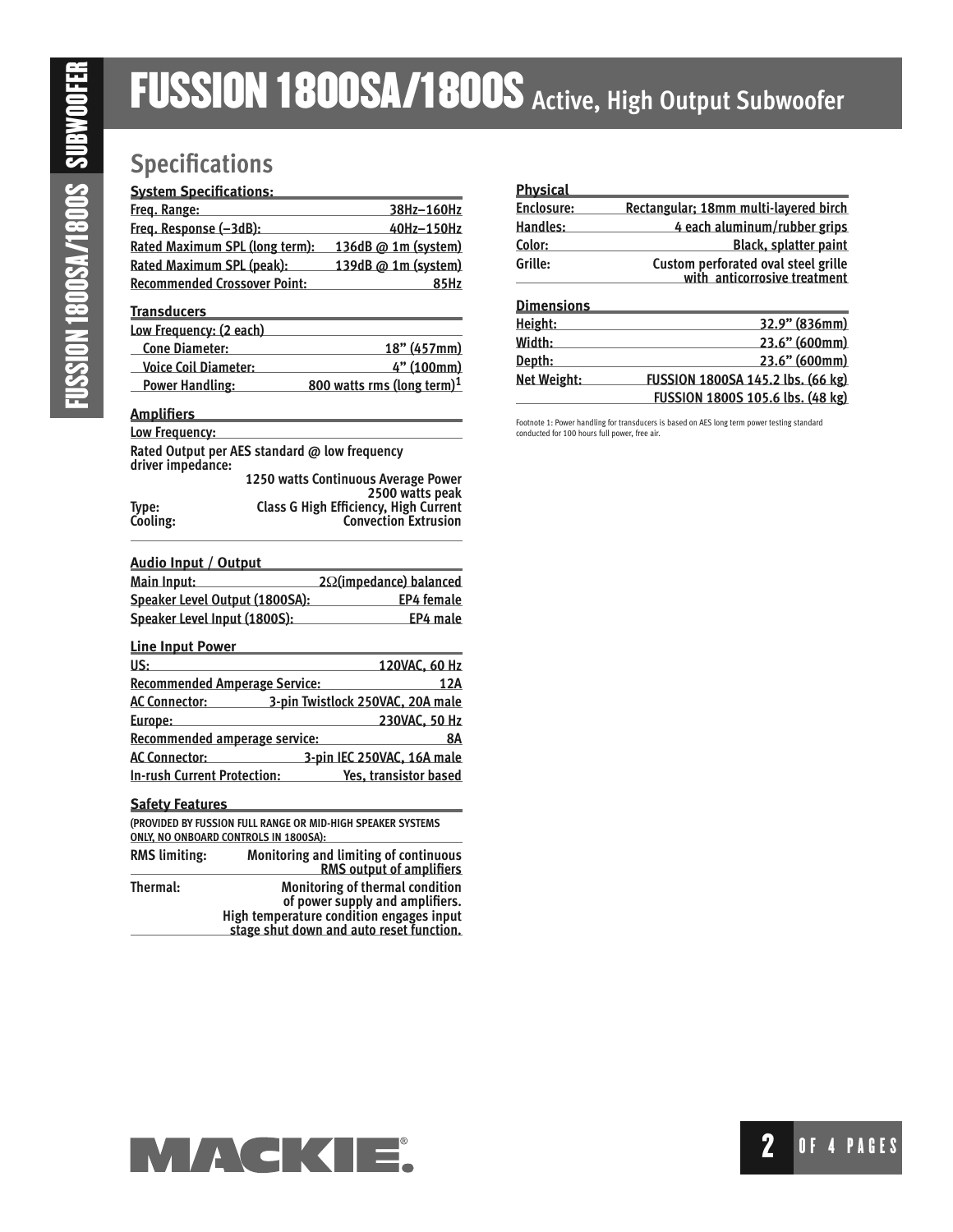# FUSSION 1800SA/1800S **Active, High Output Subwoofer**

Frequency Response, 2nd and 3rd Harmonic Distortion Measurements 120 <u> La Bibliotti III.</u> Fundam 1TT 2nd harmonic  $-$ 3rd harmonic 100 80 dB SPL 60 40  $\alpha$  $^{0}$ 20 20000100 1000 1000 1000 10000 10000 10000 10000 10000 10000 10000 10000 10000 10000 10000 10000 10000 100 100 100 1 Frequency (Hz) **Euro 230V version U.S. 115V version**  $\bullet$ **UTION** a - Income de Basilia (Maria de<br>1 de marzo - Alexandro Vallega, frances<br>1 de marzo - Alexandro Vallega, francesa **PWR1800SA FS! FUSSION** 1800SA  $10015$   $\overline{1001}$ FUSE<br>166/58 (FUSE)  $\begin{picture}(100,100)(0,0) \put(0,0){\vector(1,0){100}} \put(0,0){\vector(1,0){100}} \put(0,0){\vector(1,0){100}} \put(0,0){\vector(1,0){100}} \put(0,0){\vector(1,0){100}} \put(0,0){\vector(1,0){100}} \put(0,0){\vector(1,0){100}} \put(0,0){\vector(1,0){100}} \put(0,0){\vector(1,0){100}} \put(0,0){\vector(1,0){100}} \put(0,0){\vector(1,0){100}} \put(0,$ **EXECUTIVE AND MANUFACTURE PURSUARY ACCORDING MANUFACTURE PRODUCTION CONTINUES AND RESIDENTS OF THE SECOND MANUFACTURE OF THE SECOND MANUFACTURE OF THE SECOND MANUFACTURE OF THE SECOND MANUFACTURE OF THE SECOND MANUFACTUR**  $\mathcal{F}$ **BOTTOM TOP**  $\vdash$ **23.60" (600mm) 23.60" (600mm)**  $\odot$  $\odot$  $\ddot{\bullet}$ **23.60" (600mm) 23.60" (600mm) MACKET**  $\odot$  $\odot$ **FRONT 32.90" (836mm) 32.90" (836mm) 32.90" (836mm)** Ŀ **23.60" (600mm) 23.60" (600mm) 23.60" (600mm) SIDE BACK**

 $^{\circ}$